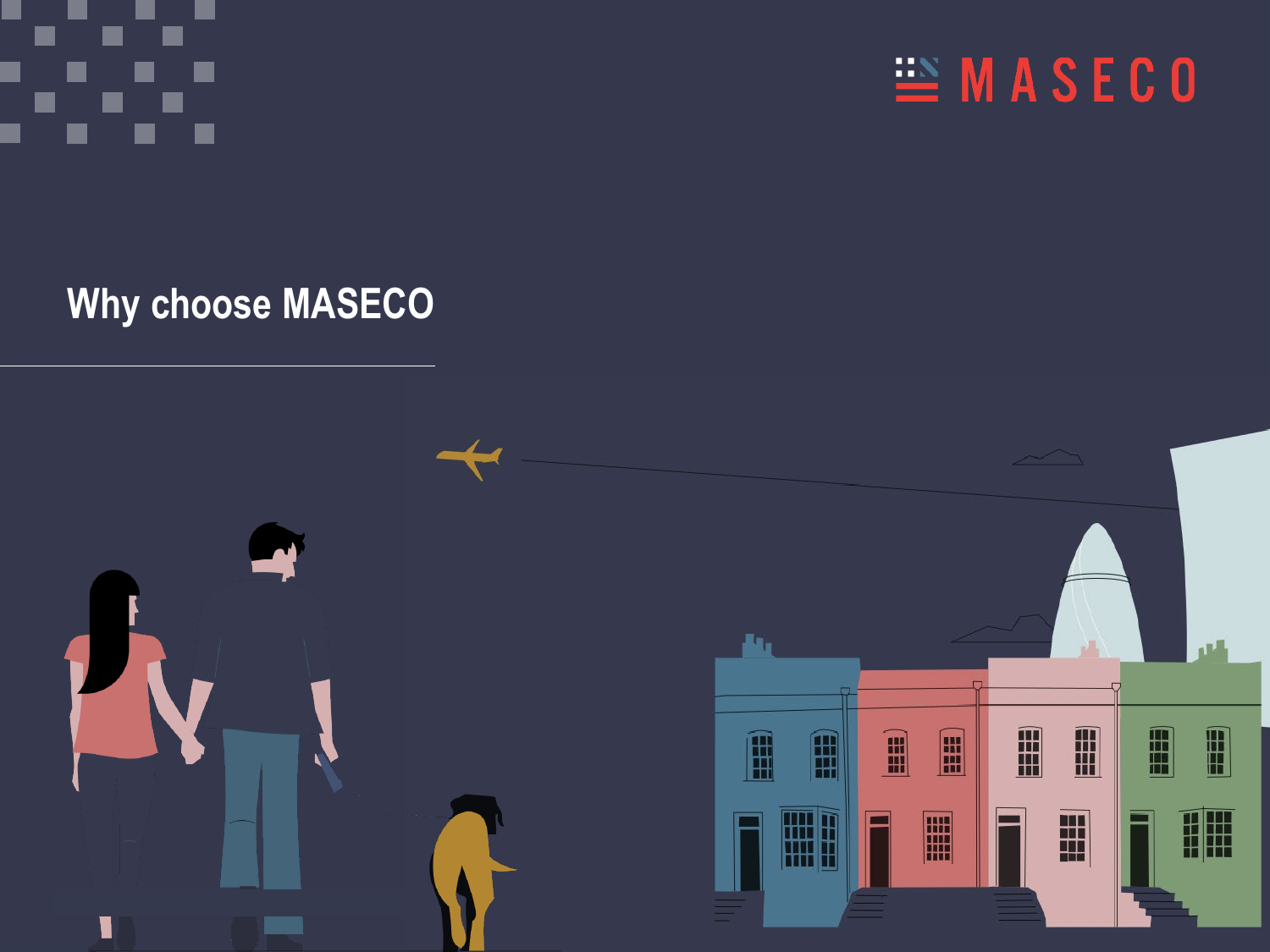

### **We are MASECO…**

…an independent wealth management firm seeking to enrich the lives of our American and global clients through simplifying their multi-jurisdictional wealth management needs.

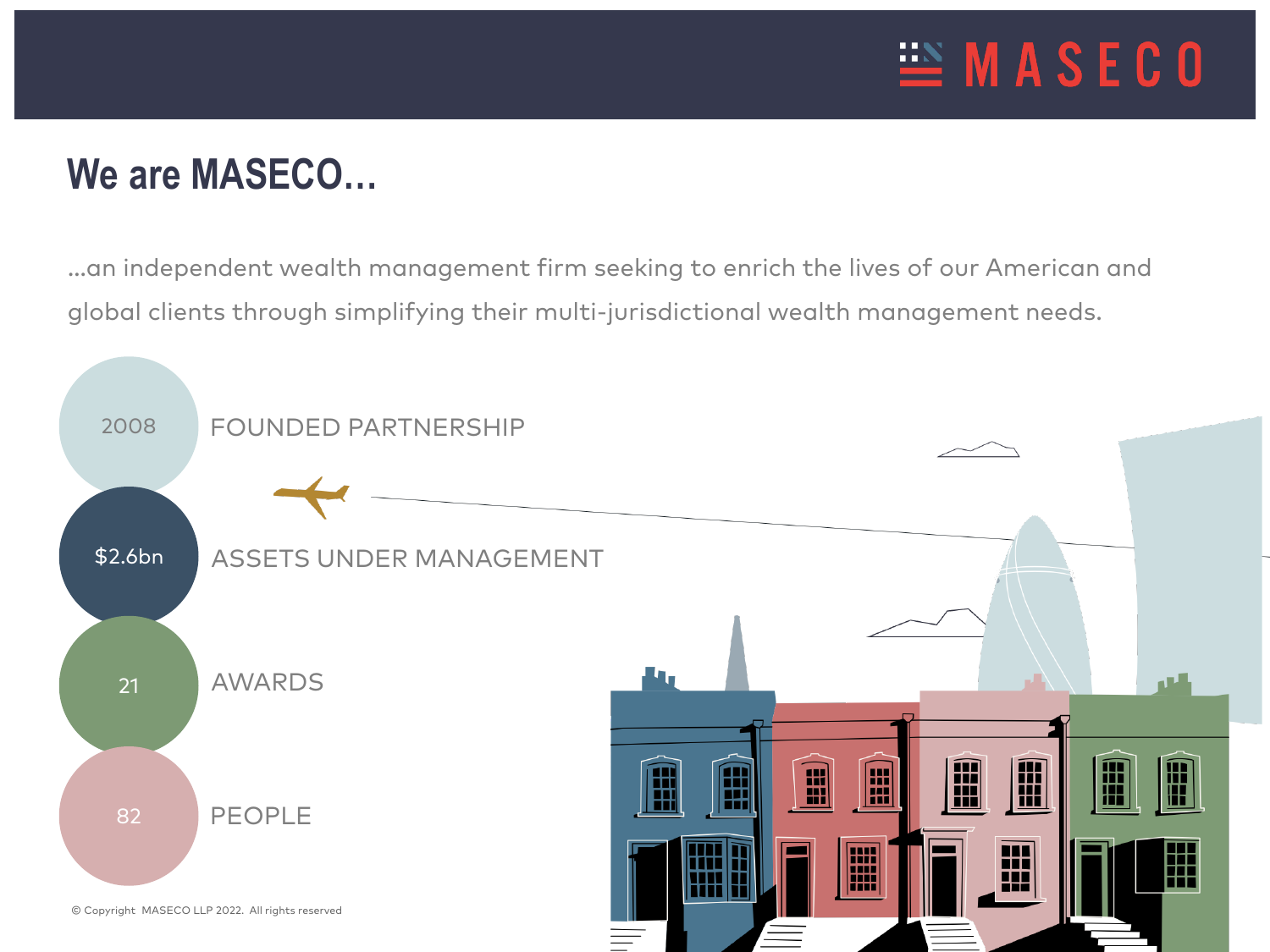## $\equiv$  MASECO

### **Our History**



The majority of our clients pay US taxes so our core focus is building portfolios with this client group in mind

### 2008

Team America: Josh and James, the heads of the US desk at Citi Smith Barney leave to found MASECO Private Wealth

US-UK knowledge and experience is at the core of our business

Big milestone: MASECO surpasses \$1bn under

# US SEC UK FCA

Our regulatory awareness and memberships allow us to service US clients



Our global network of product providers, professionals and tax efficient investments help clients

### 2019

Industry recognition: Josh Matthews wins Spear's High Net Worth Asset Manager of the Year

#### 2011

Industry recognition: MASECO wins a PAM award for product and service innovation

#### 2016

management

2015

Thought leadership: James Sellon wins Spear's High Net Worth Asset Manager of the Year

### 2018

Industry recognition:

Andrea Solana, Head of Advanced Planning, wins Woman of the Year in Women in Financial Advice Awards

### 2022

Another milestone:

MASECO manages \$2.6bn assets under management

© Copyright MASECO LLP 2022. All rights reserved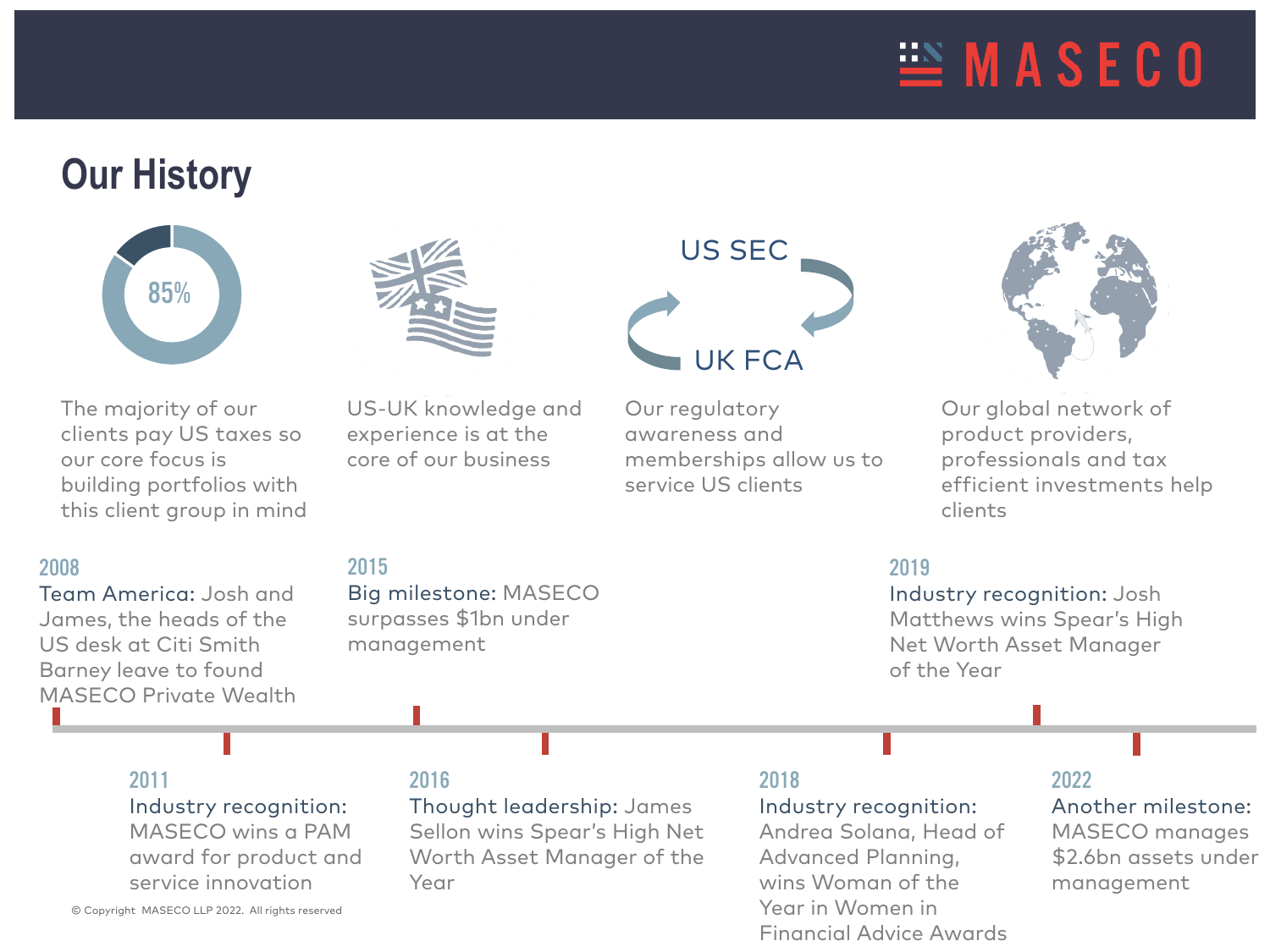

### **Industry Recognition**

#### 2021

MASECO shortlisted to Finalist of the Professional Adviser Awards as Tax-Efficient Adviser Firm of the Year and MASECO wins bronze in the Financial Advisory Firm of the Year category at the Magic Circle Awards.

2020

Josh Matthews, Co-Founder & Managing Partner, wins Gold as Private Banker of the Year.

2019 Josh Matthews, Co-Founder & Managing Partner, wins Spear's UK High-Net-Worth Asset Manager of the Year.

#### 2018

Andrea Solana, Partner & Head of Advanced Planning, wins Woman of the Year in the Professional Advisers' Women in Financial Advice Awards in the in-house advisor support category.

2016

James Sellon, Co-Founder & Managing Partner, wins Spear's UK High-Net-Worth Asset Manager of the Year.

#### 2015

James Sellon, Co-Founder & Managing Partner, named as one of PAM's 50 Most Influential Individuals in Private Wealth.

#### 2011

MASECO wins PAM Innovation of Product or Service Award in recognition of our innovation in developing a service for US citizens living in the United Kingdom.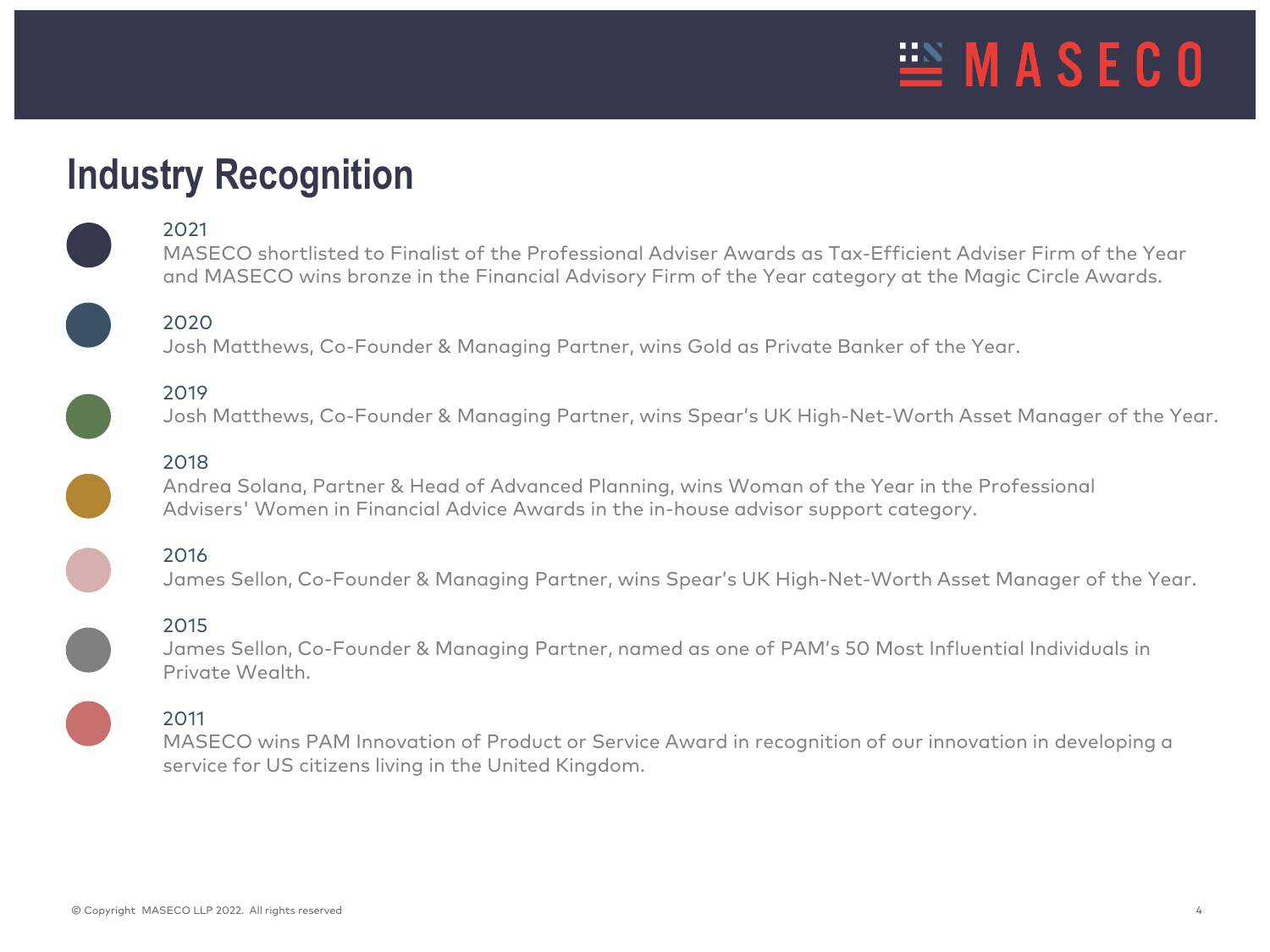

### **Executive Summary**

MASECO provides expert wealth planning and investment management to globally minded families, individuals and "non-doms". We focus on Americans in the UK, trusts, foundations, corporations and UK citizens living in the US. We support their cross-border wealth management needs, advising clients directly and working alongside other trusted advisers.

#### Investing with MASECO

Our partners and wealth managers devise strategies customised to your specific needs. We invest globally and arrange for the custody of client assets with reputable firms across various jurisdictions, including the US, UK and Switzerland, to optimize portfolios from a tax, currency, cost and investment perspective.

MASECO is a limited liability partnership with a senior management team comprised of 9 members, biographies of whom can be found on the "Meet The Team" page of our website.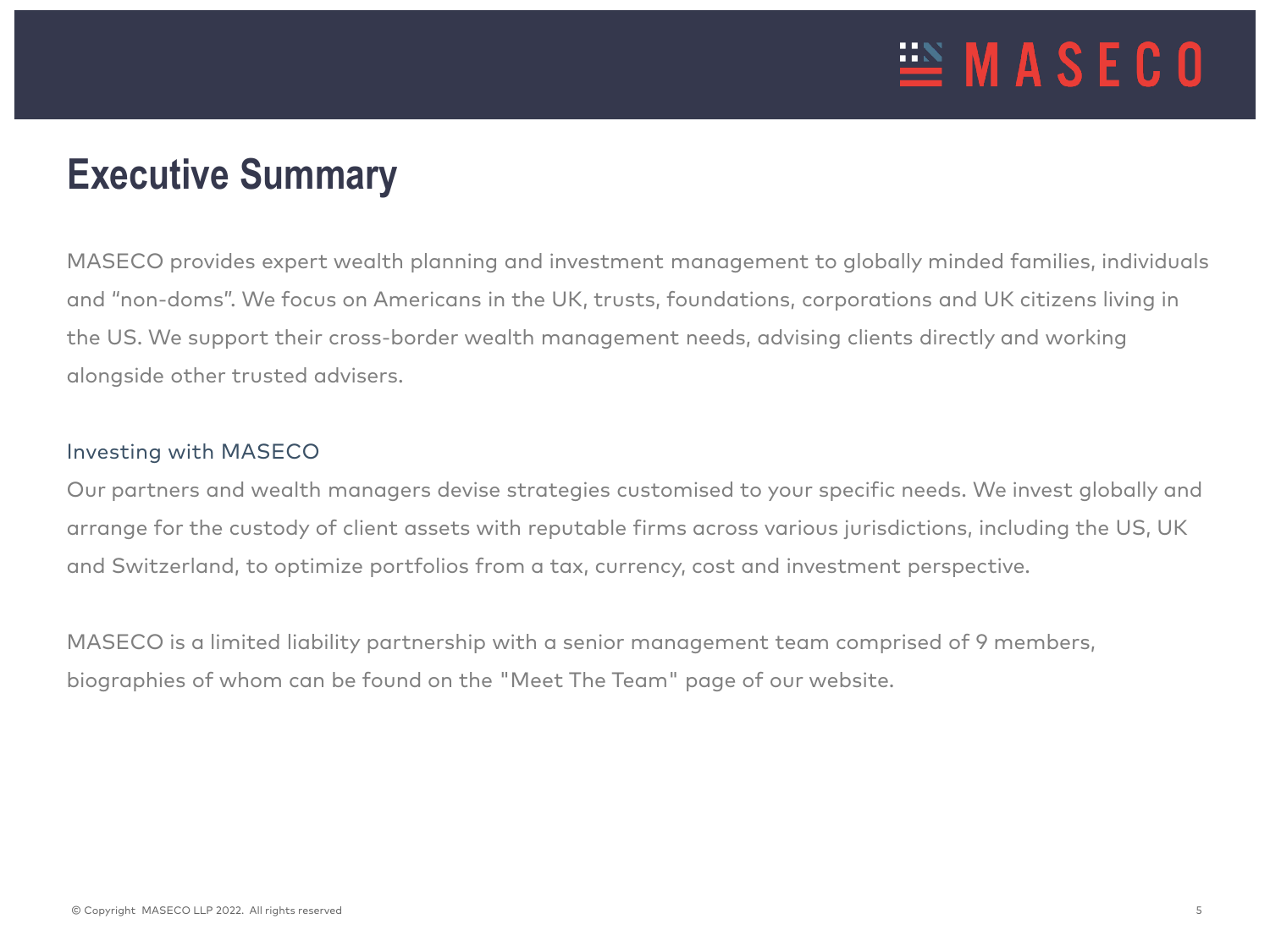

### **Where does MASECO fit?**



 $\left\langle \right\rangle$ 

MASECO has a rational approach to investing, focused on targeting long term, consistent risk adjusted returns designed to support our clients' lifestyles.



We structure your assets to target personal return expectations. We will help you navigate the complex multi-jurisdictional tax aspect of being a dual citizen.\*

MASECO is the thought leader in US UK wealth planning. Our clients benefit from over 20 years of practical experience in creating wealth structures and strategies for US connected families.

 $\left\langle \right\rangle$ 

Our Chief Investment Officer is an industry leading expert in Smart Beta investing. This expertise allows us to allocate capital in a strategic and rigorous manner.

\*MASECO LLP is not a tax adviser and we recommend clients consult their professional tax adviser regarding the tax consequences of any investment strategy.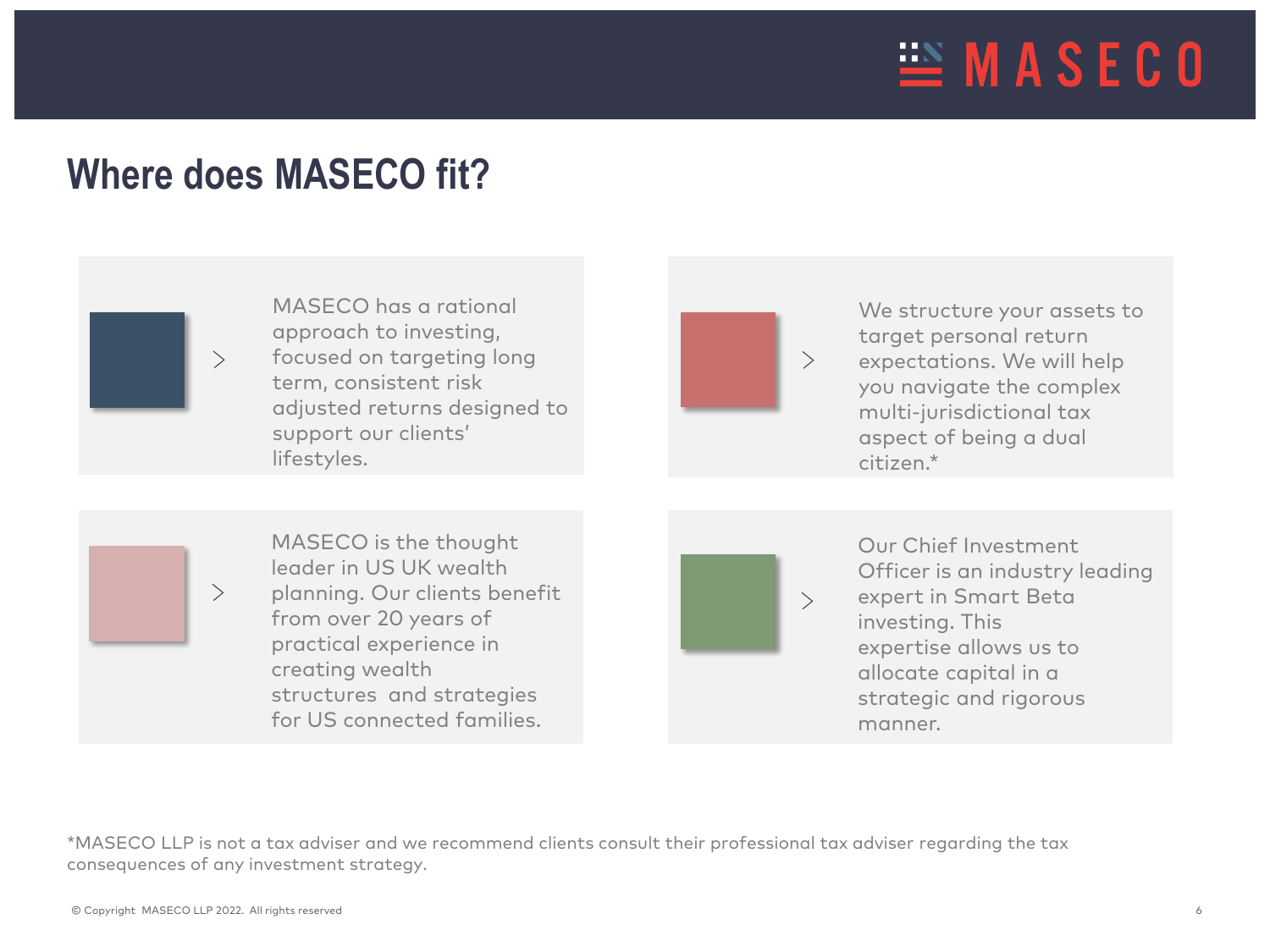## • This slide… 39 Steps to Smart Living in the UK

Request our printed guide for US citizens living in the UK

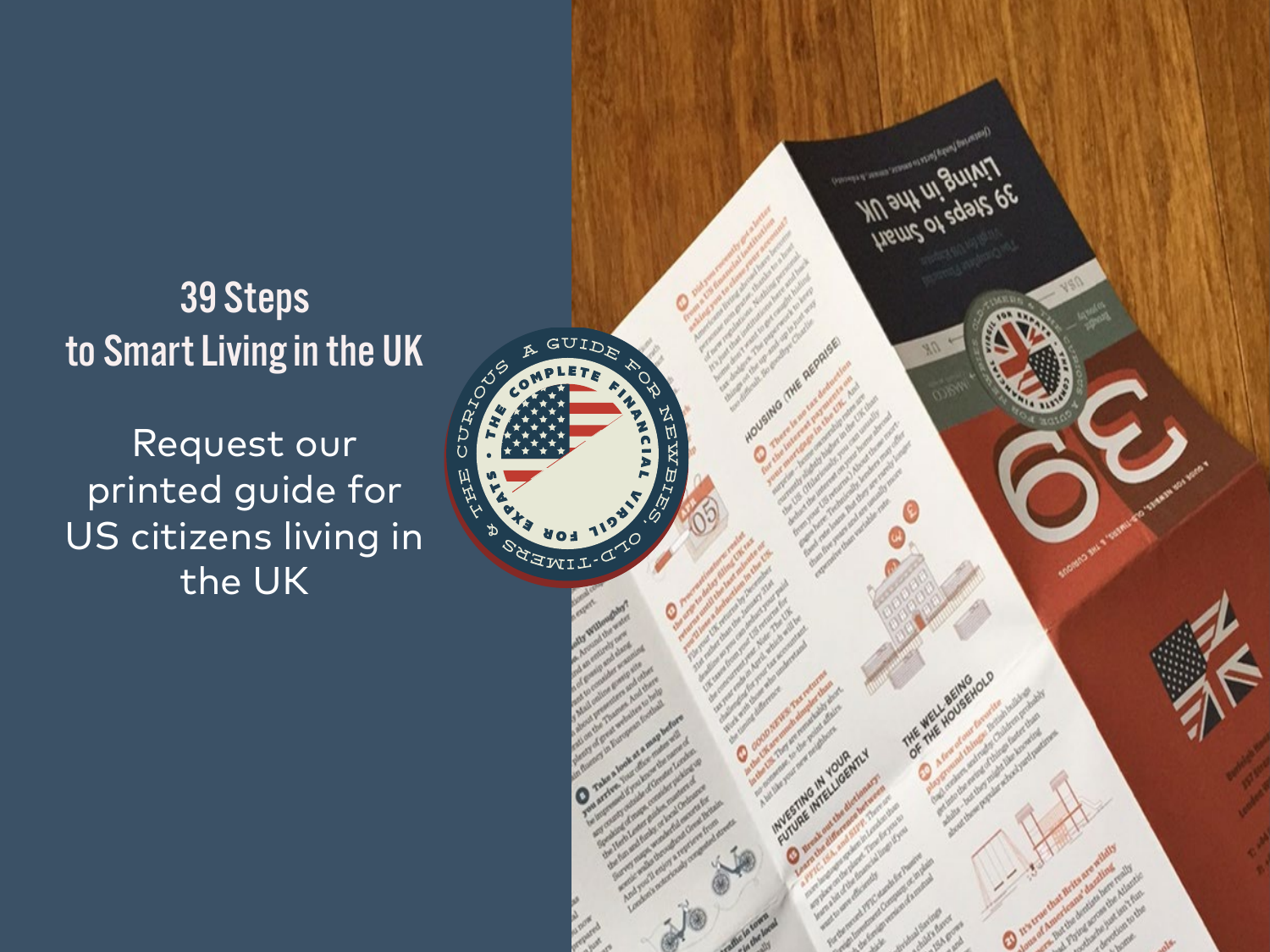

### **Why invest with MASECO?**



We seek diversification of assets that help to create 'all weather portfolios' for our clients



**B** Knowledge & experience

We have unrivalled experience and awardwinning capabilities in the field of factor based portfolio construction and management for US/UK taxpayers.



We believe a globally minded approach will allow us to capture returns, wherever they may appear.



We have years of experience managing the costs and taxes that are incurred through investing, taking great care to protect your assets.



We understand how to seek the optimal returns per unit of risk for our clients through an academically proven framework.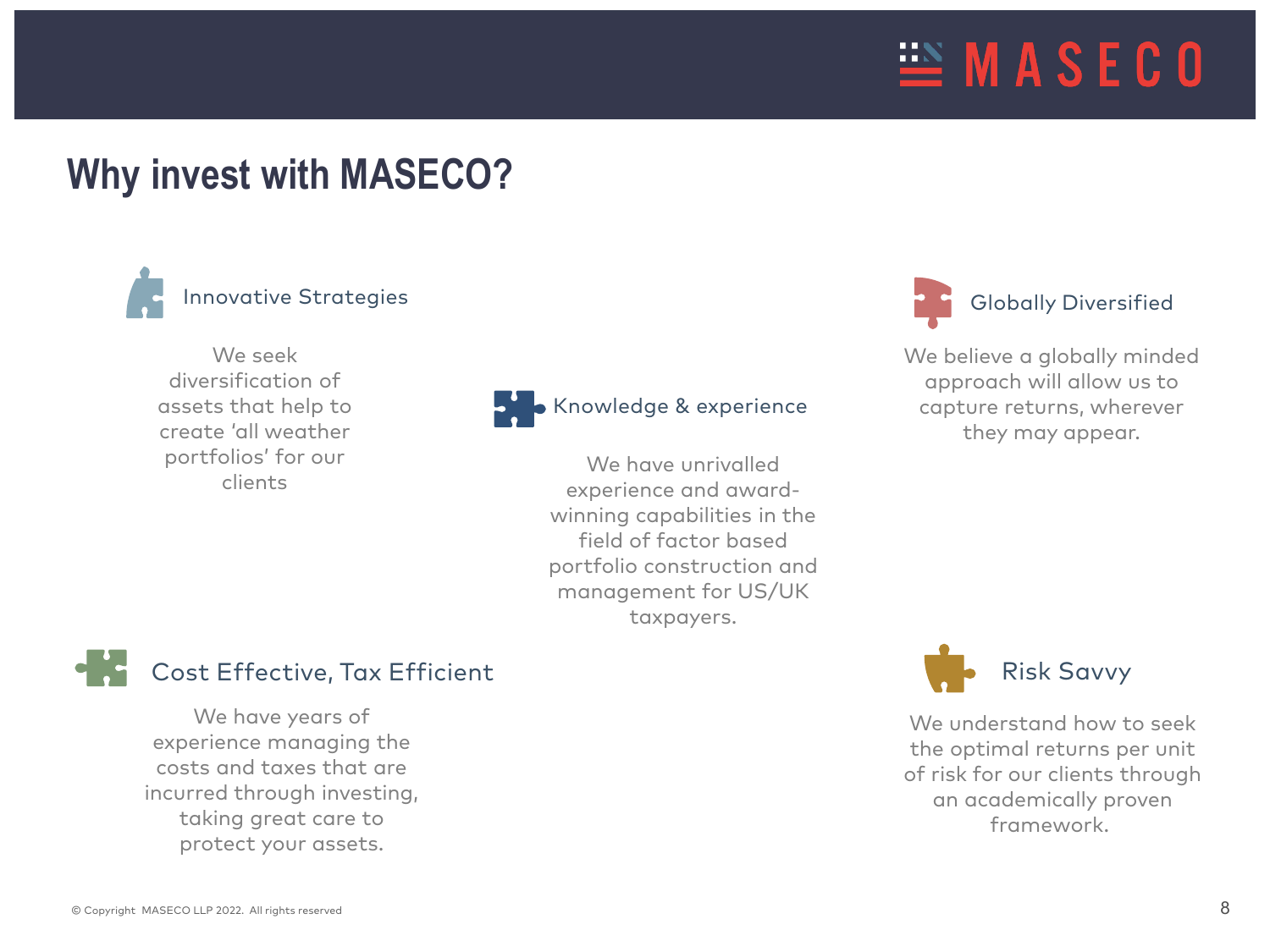

### **Our Beliefs**

An evidence-based approach

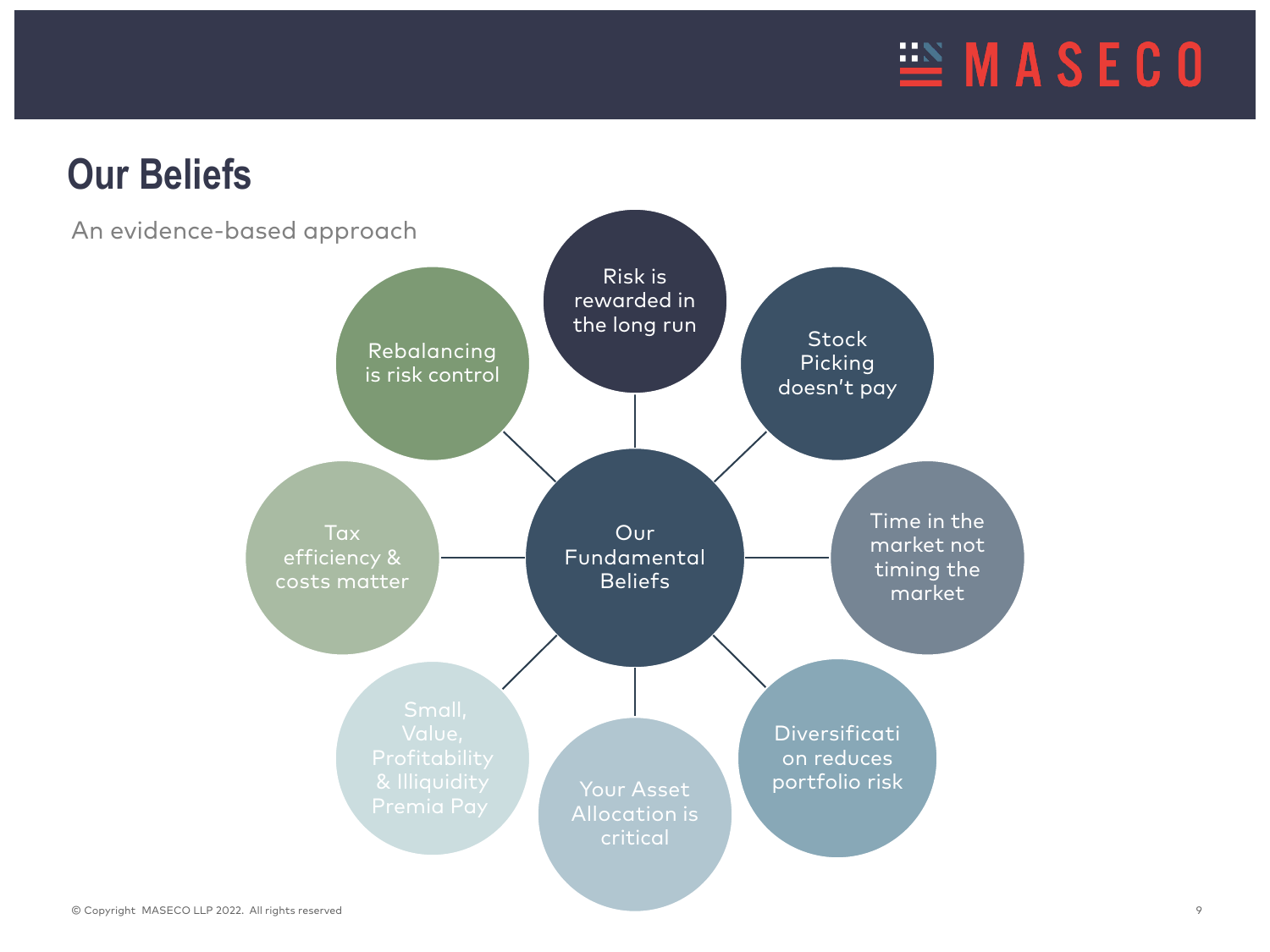

### **Wealth Management Consultative Process**

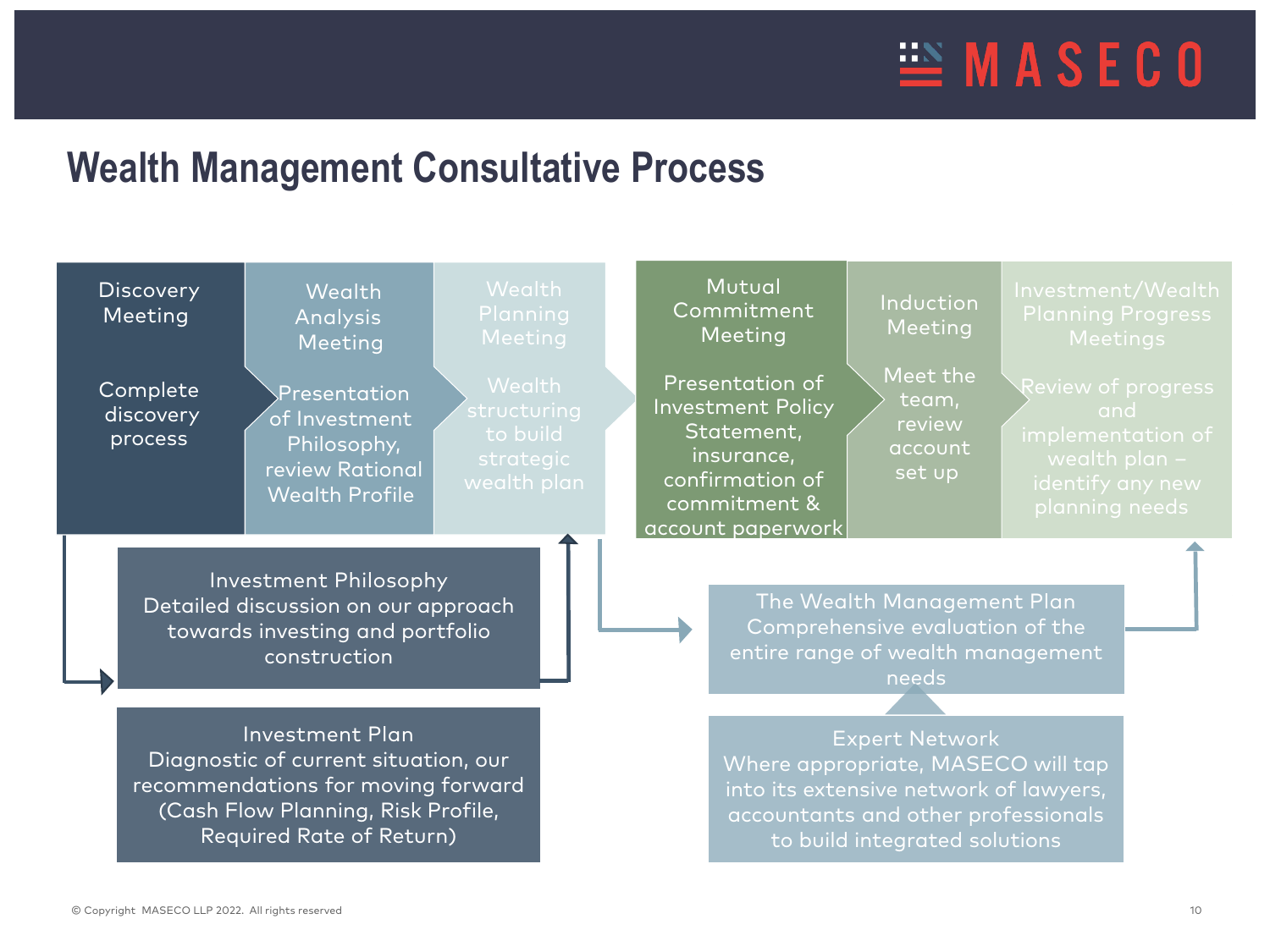

### **Social Responsibility**

We are proud to be the first financial services B Corp in the UK. The B Corp accreditation ensures that companies do not just aspire to "do good" whilst simply doing well. B Corps operate under the basic tenet that companies can reflect the values of their stakeholders and be a force for positive change in the world.

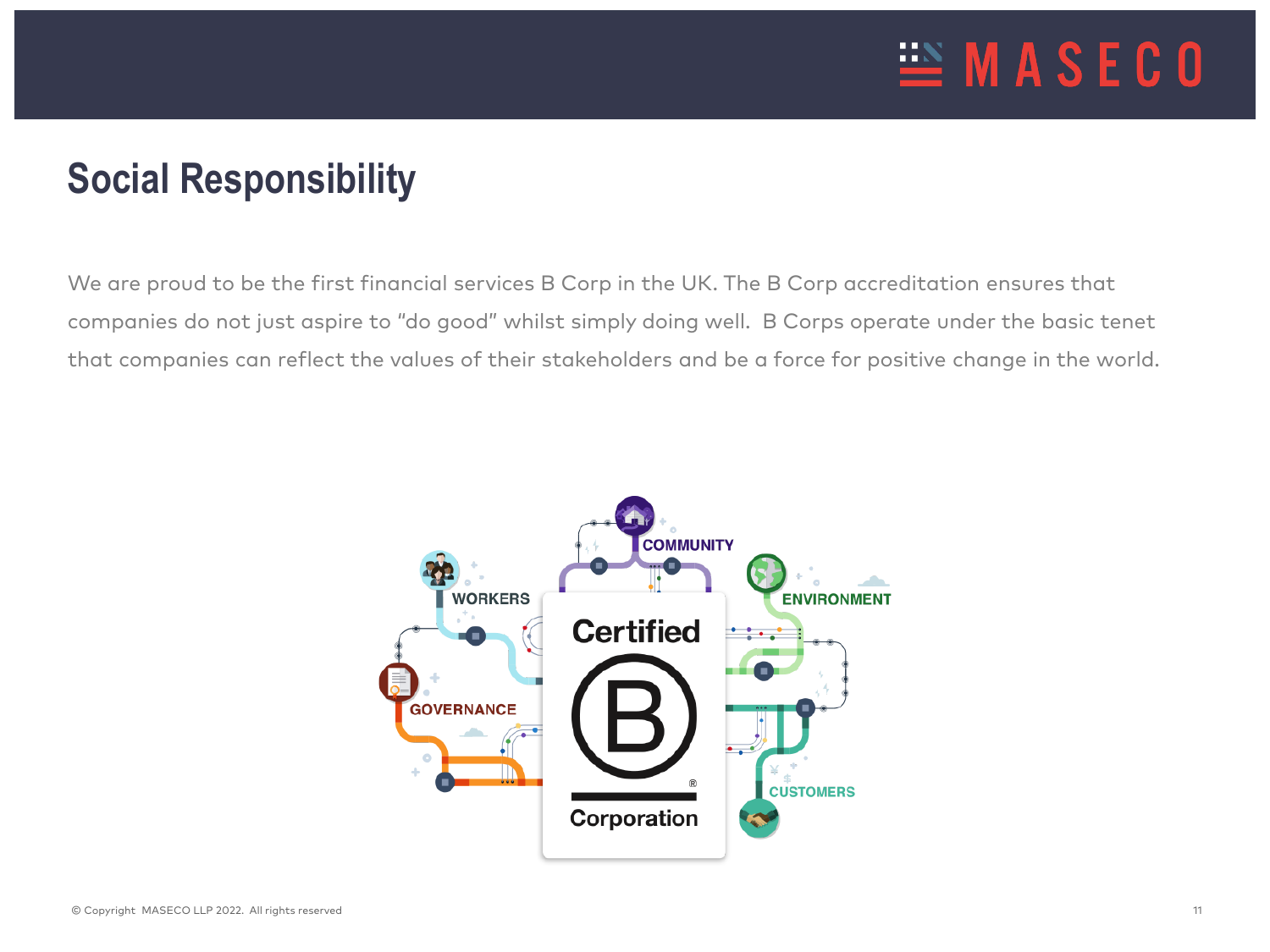

### **Our Values**

Teamwork



Authenticity







Empathy



#### Pursuit of Excellence

We are committed to working together and to supporting each other. Every person here is a valued member of MASECO and contributes to our success.

We are committed to being ourselves, to being open and honest and to standing up for what we believe in. Mistakes happen, and it is how we learn from them and grow from them that is more important than the mistake.

We are committed to being masters of our subject, having knowledge and experience of the highest standard so that we can deliver service at the optimal level. We maintain a willingness to learn, to further ourselves and to better ourselves always.

We are committed to treating others as we would like to be treated, putting ourselves in someone else's shoes and treating our co-workers, clients and anyone we encounter, with respect.



We are committed to constantly be improving, always striving for more, and setting ambitious goals and doing everything we can to achieve them.